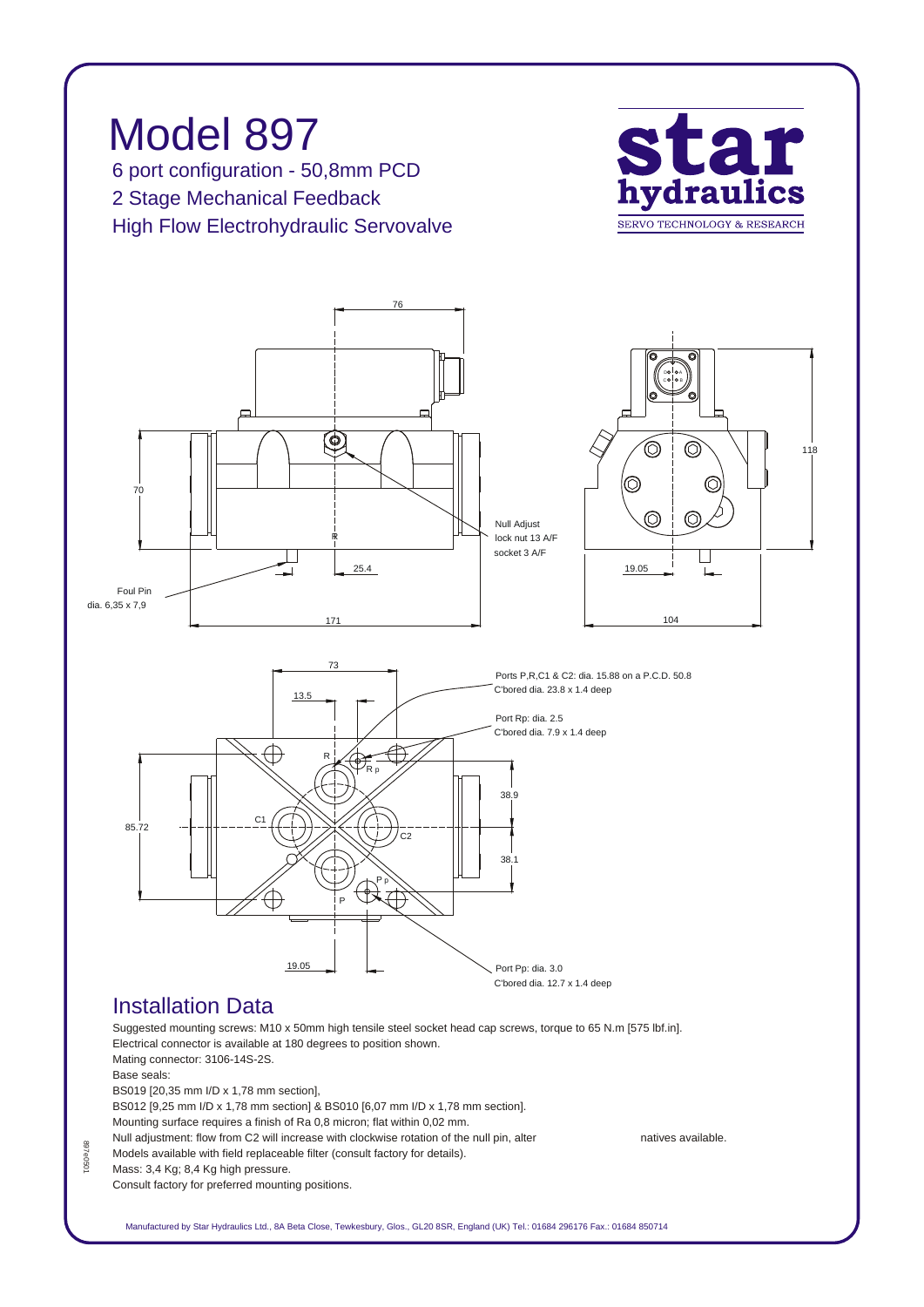## *Technical Specification*

| Threshold                                                                 | < 1,5% without dither                                                     |
|---------------------------------------------------------------------------|---------------------------------------------------------------------------|
| <b>Hysteresis</b>                                                         | < 4,0% without dither                                                     |
| Null bias                                                                 | $< 2.0\%$                                                                 |
| Null shift with<br>40°C temperature change<br>80% to 110% pressure change | $< 2.0\%$<br>$< 2.0\%$                                                    |
| Pressure gain                                                             | >30% supply pressure for 1% rated input signal,<br>can be as high as 100% |
| Supply pressure<br>minimum recommended<br>maximum continuous              | 15 bar<br>210 bar (standard)<br>315 bar (consult factory)                 |
| Proof pressure<br>at pressure port<br>at return port                      | 150% max supply pressure<br>100% max supply pressure                      |
| Burst pressure return port open                                           | 250% max supply pressure                                                  |
| External leakage                                                          | zero                                                                      |
| Operating temperature range                                               | -20 $^{\circ}$ C to +130 $^{\circ}$ C                                     |
| Fluid                                                                     | Petroleum based mineral oil<br>10 to 110 cSt at 38°C                      |
| Seal material                                                             | Fluorocarbon<br>other materials on request                                |
| Supply filtration recommended                                             | 15 micron absolute or better (Beta 15 > 75)                               |



*The nominal rated flow of a servovalve is the load flow under conditions of 100% electrical input and 70 bar total valve pressure drop. The load flow pressure characteristic closely approximates the theoretical square-root relationship of a sharp edged orifice (figure 1).*

*The flow tolerance for standard servovalves is ±10% of the nominal rated flow at ±100% input signal. Flow gain at null is determined by the relationship of the spool and bushing metering edges and may vary with standard production toleran ces, flow gain in the region of ±5% rated current from null may range from 50% to 200% of the nominal flow gain (figure 2).*

*The null leakage comprises of both pilot stage flow (tare leakage) and the second stage null leakage (table 1).*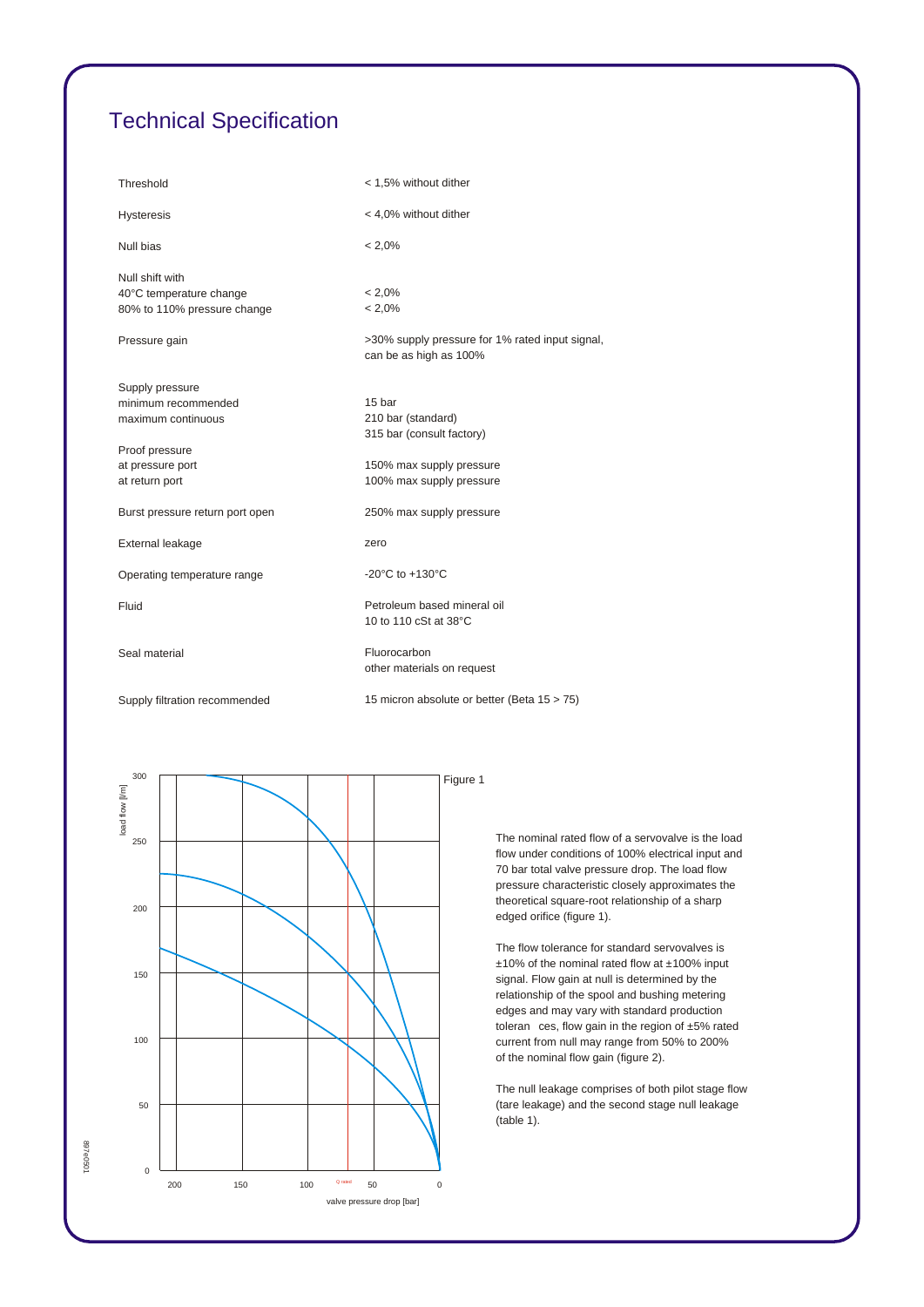

| Nominal flow ratings<br>at 70 bar differential<br>[1/min] | Null leakage<br>140 bar supply<br>[1/min] |
|-----------------------------------------------------------|-------------------------------------------|
| 95                                                        | 3,0                                       |
| 150                                                       | 3,0                                       |
| 230                                                       | 3,0                                       |

## *Electrical Characteristics*

| Coil Specification                                  |                                 |                                               | Series                           |                          | Parallel                         |  |
|-----------------------------------------------------|---------------------------------|-----------------------------------------------|----------------------------------|--------------------------|----------------------------------|--|
| <b>Differential</b><br><b>Rated Current</b><br>[mA] | Resistance<br>per coil<br>[ohm] | Rated<br>Current<br>[mA]                      | Effective<br>Resistance<br>[ohm] | Rated<br>Current<br>[mA] | Effective<br>Resistance<br>[ohm] |  |
| 10                                                  | 1000                            | 5                                             | 2000                             | 10                       | 500                              |  |
| 15                                                  | 200                             | This coil rate is, not available for 2000 l/m |                                  | 15                       | 100                              |  |
| 20                                                  | 1200                            | 10                                            | 2400                             | 20                       | 600                              |  |
| 30                                                  | 300                             | 15                                            | 600                              | 30                       | 150                              |  |
| 30                                                  | 800                             | 15                                            | 1600                             | 30                       | 400                              |  |
| 40                                                  | 80                              | 20                                            | 160                              | 40                       | 40                               |  |
| 60                                                  | 40                              | 30                                            | 80                               | 60                       | 20                               |  |
| 80                                                  | 22                              | 40                                            | 44                               | 80                       | 11                               |  |
| 100                                                 | 27                              | 50                                            | 54                               | 100                      | 13,5                             |  |
| 200                                                 | 22                              | 100                                           | 44                               | 200                      | 11                               |  |
| 400                                                 | 22                              | 200                                           | 44                               | 400                      | 11                               |  |

*Coil ratings are specified in terms of the differential rated current [mA] and the resistance per coil [ohm]*

*External connections for standard polarity (flow out of C2) are:- Parallel coil configuration: link A to C & B to D : A & C +ve, B & D -ve Series coil configuration: B & C linked : A +ve, D -ve* Single coil configuration: A +ve, B -ve or C +ve, D -ve **Figure 3** Figure 3